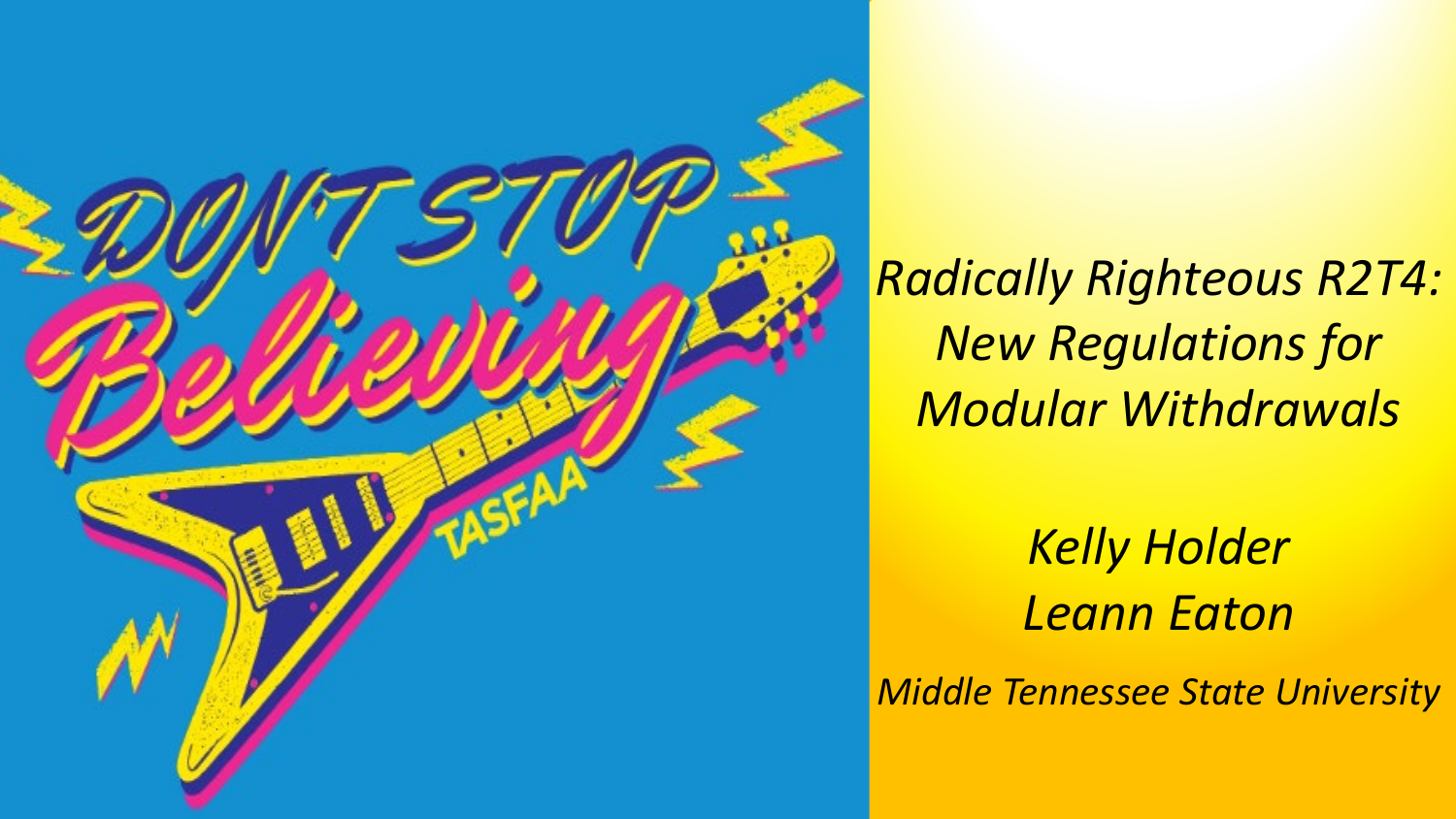### R2T4 – New Rules from the Distance Education and Innovation Regulations

The effective date of these new regulations was July 1, 2021 (unless a school chose to implement early).

- Order of Return Changed Removed ACG, SMART, and Perkins but included Iraq & Afghanistan Service Grants.
- Approved Leave of Absence (LOA) in Subscription Program
- Expanded what can be included in "Academic attendance" and "attendance at an academically-related activity".
- Modules





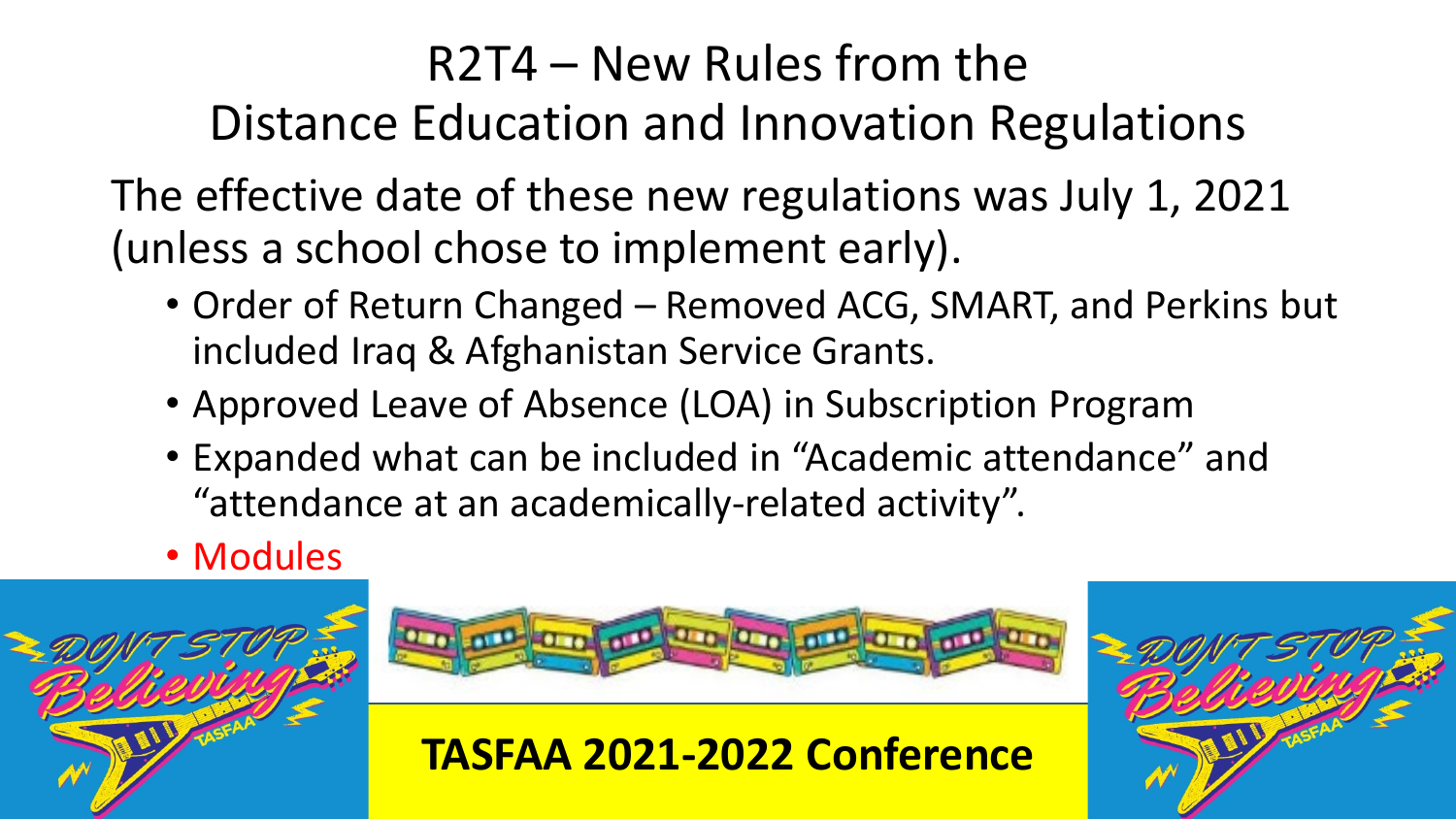## R2T4 - Modules

• Definition of "modules":

"Except for subscription-based programs and nonterm programs, a program is "offered in modules" if a course or courses in the program do not span the entire length of the payment period or period of enrollment."





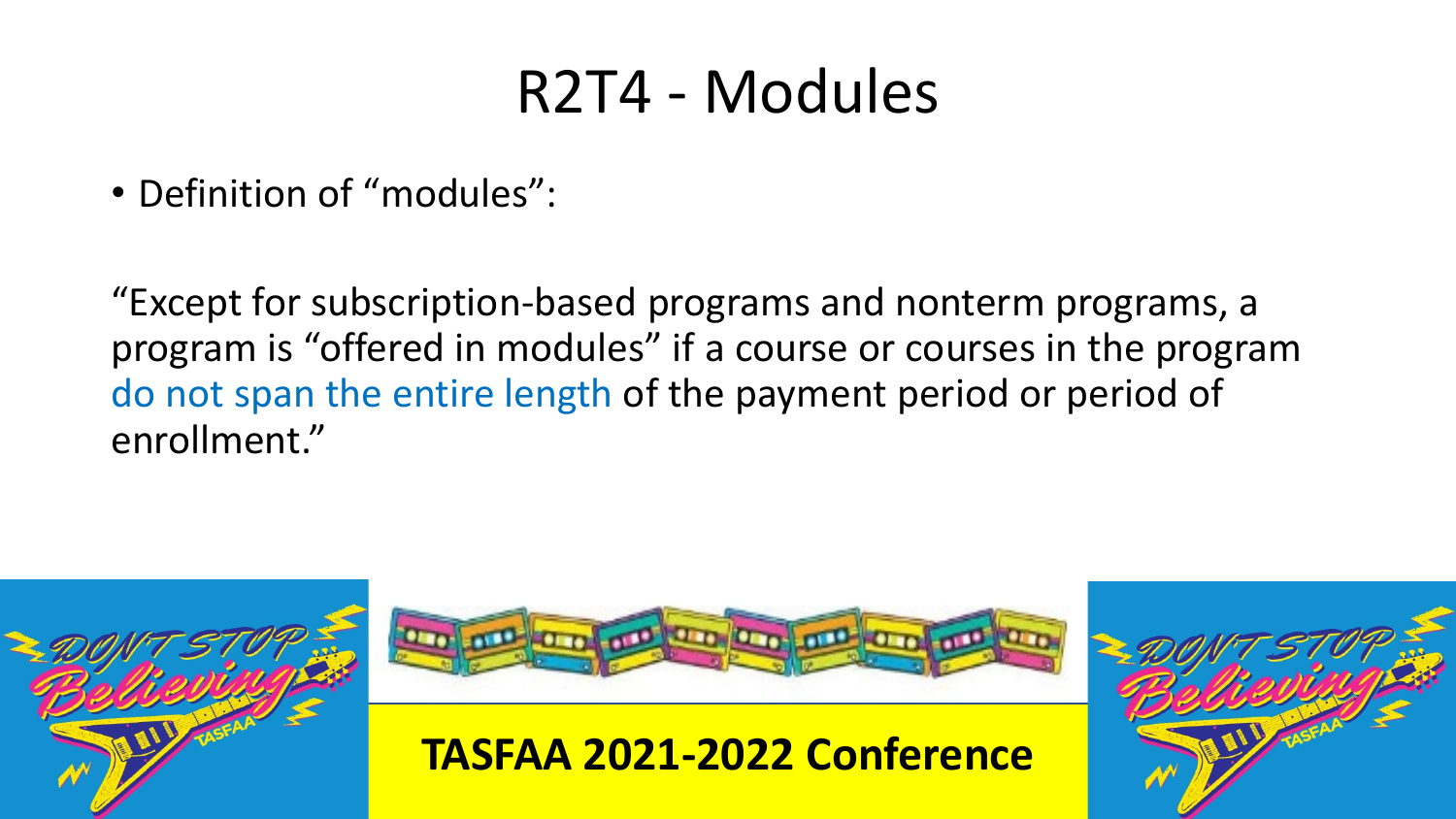# R2T4 – Considered Withdrawn

- Re-entry timeframe and withdrawal
	- For a student in a standard or nonstandard-term program, excluding a subscription-based program, the student is considered withdrawn if the student ceases attendance and is not scheduled to begin another course within a payment<br>period or period of enrollment for more than 45 calendar days period or period of enrollment *for more than 45 calendar days after the end of the module the student ceased attending*, unless the student is on approved leave of absence





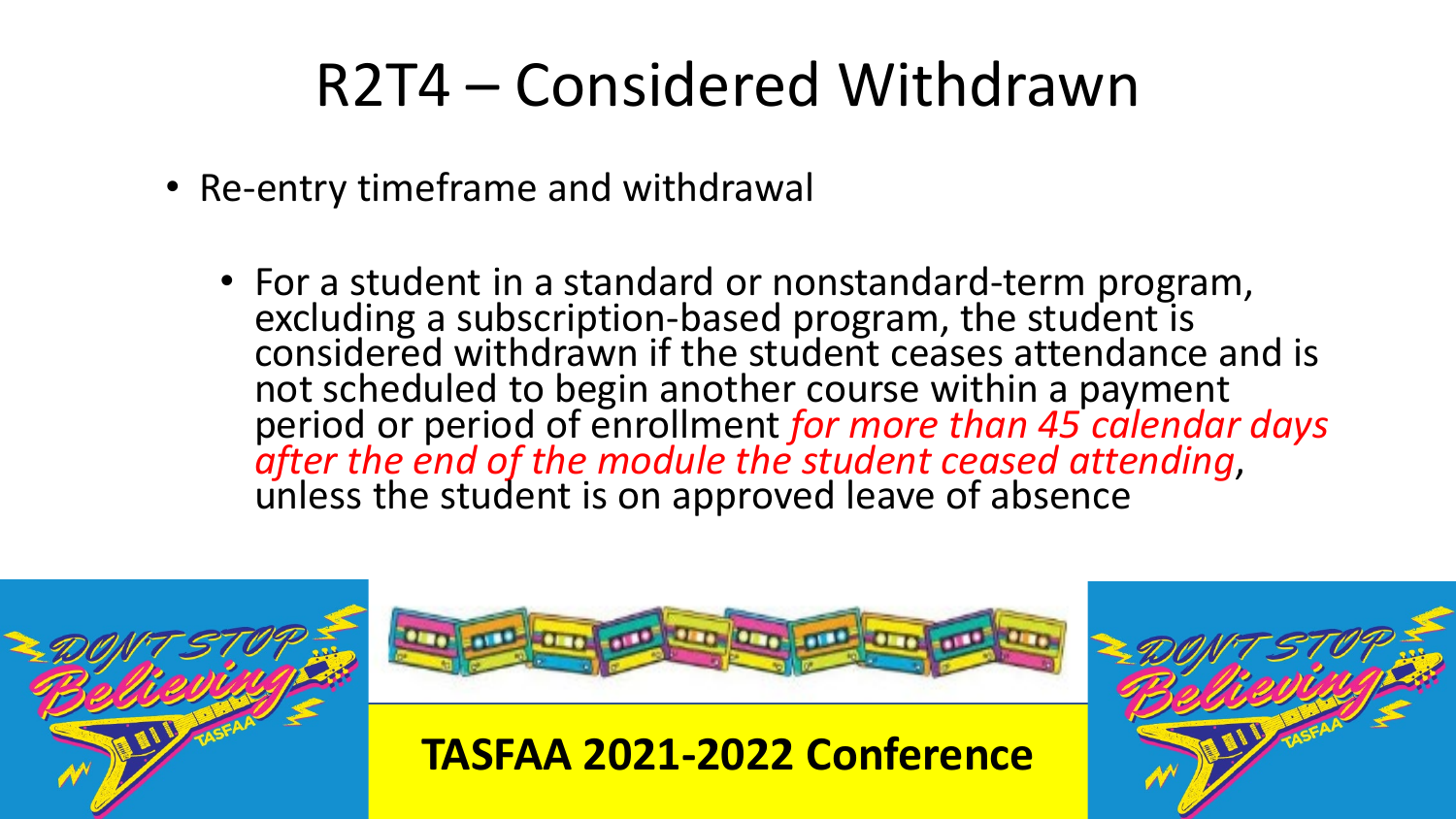### R2T4 – Written Confirmation

- A student is not considered to have withdrawn if the institution obtains written confirmation from the student at the time of withdrawal that he or she will attend a later module in the same payment period/period of enrollment; and
	- For standard and nonstandard term programs, excluding subscription-based programs, that module begins *no later than 45 calendar days after the end of the module the student ceased attending*
	- For a *non-term program*, a student is not considered to have withdrawn if the institution obtains written confirmation from the student at the time that would have been a withdrawal of the date that he or she will resume attendance, and that date is *no later than 60 calendar days after the student ceased attendance*
	- May **change the date of return** that begins later in the payment period or period of enrollment provided it is in writing prior to the return date AND within the calendar days listed above.





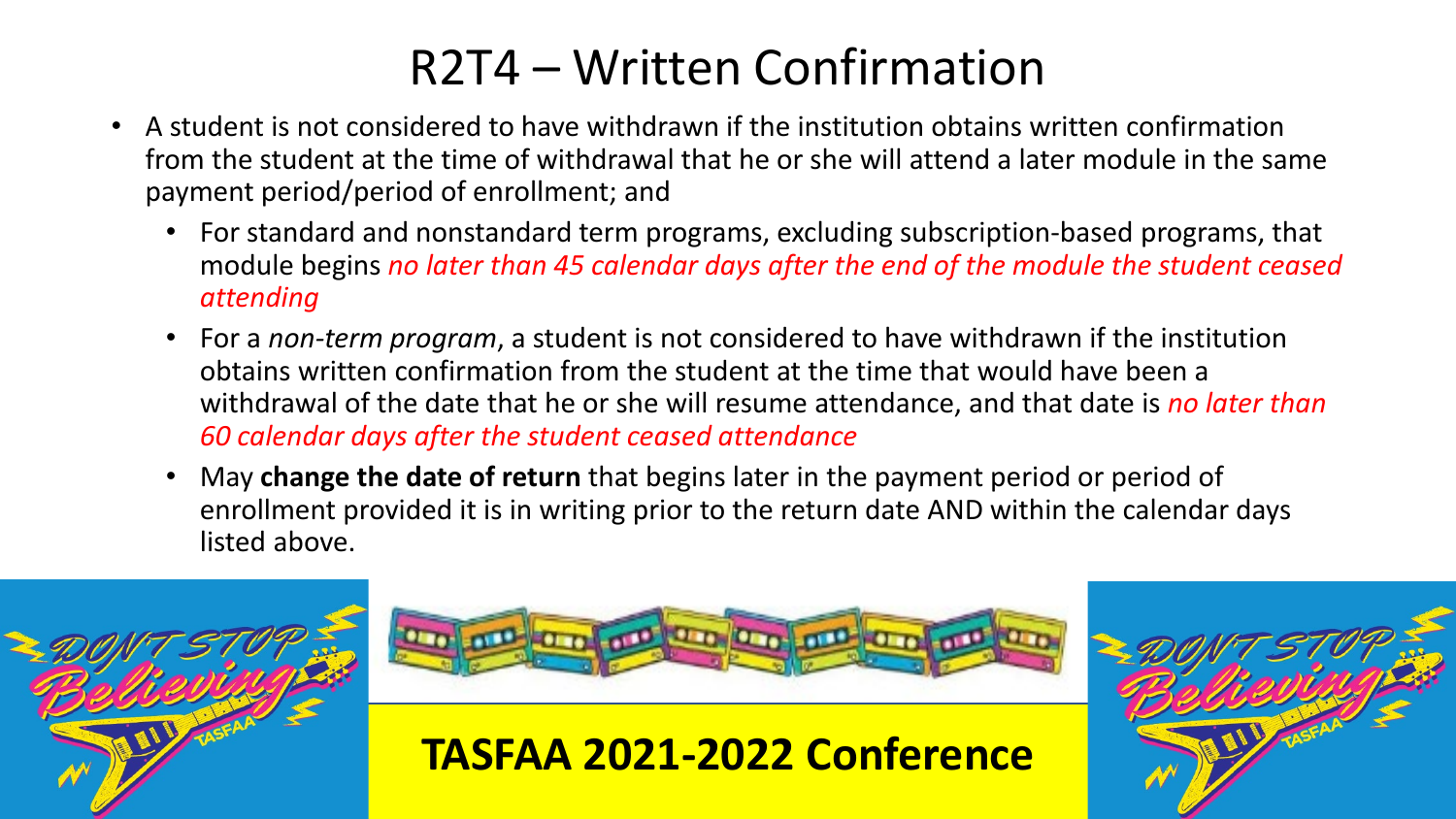

# Withdrawal Exemptions #1

- Withdrawal exemptions for *all programs*
	- A student who completes all the requirements for graduation from his or her program before completing the days or hours in the period that he or she was scheduled to complete is not considered to have withdrawn
		- This applies to all programs (with or without modules)







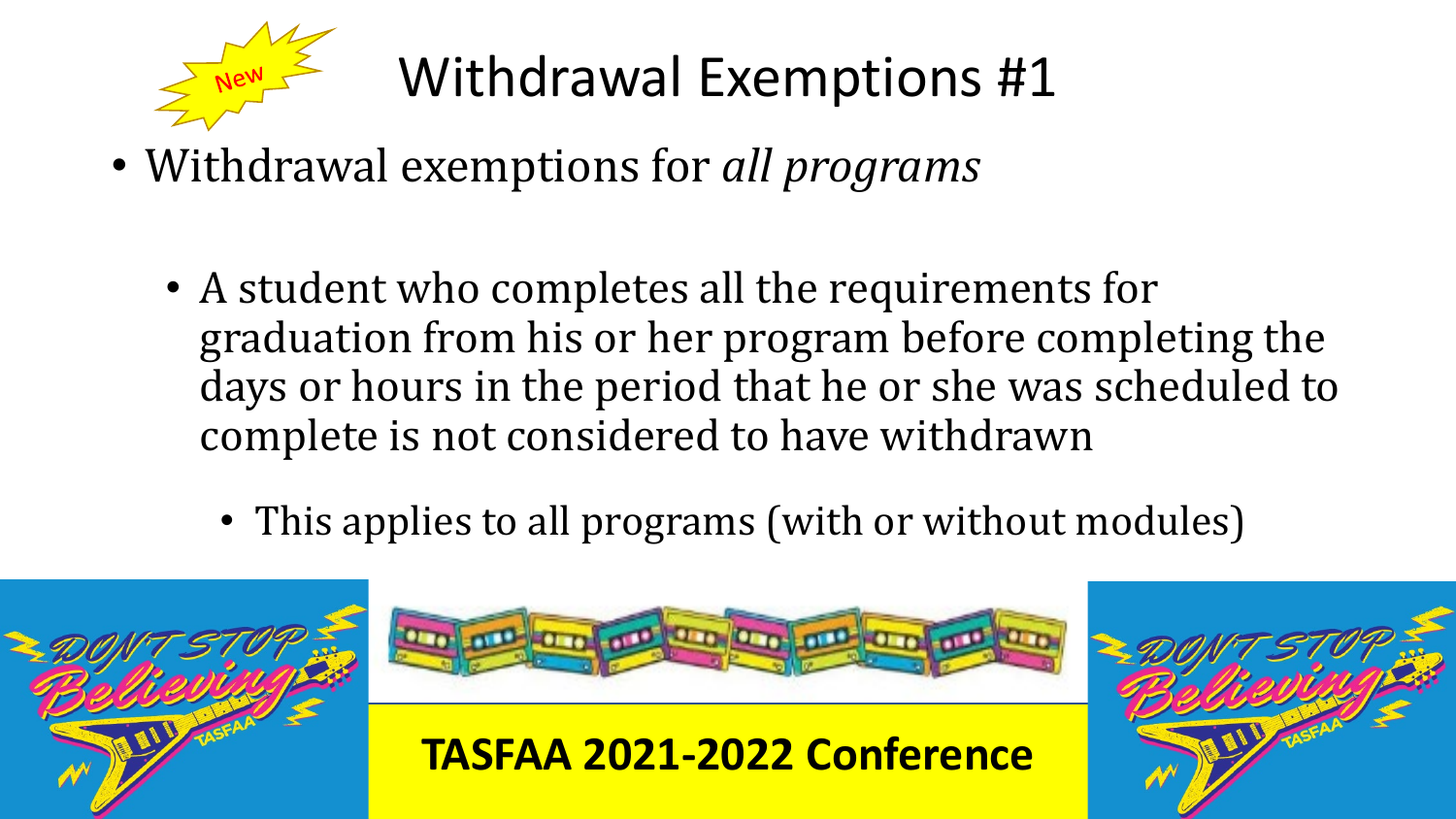# R2T4 – Withdrawal Exemptions #2

- Withdrawal exemption for *programs with modules*
	- In a program offered in modules, a student is not considered to have withdrawn if the student *successfully completes*—
		- *One module or a combination of modules that includes 49 percent or more of the number of days in the payment period,* excluding scheduled breaks of five or more consecutive<br>days and all days between modules
			- 49% may NOT be rounded up (i.e. 48.7% CANNOT be rounded up to 49%)
			- 49% is based on the number of days in the overall payment period, not 49% of the modules the student was enrolled in for a partićular payment periód
			- Successful completion means earning a **passing** grade





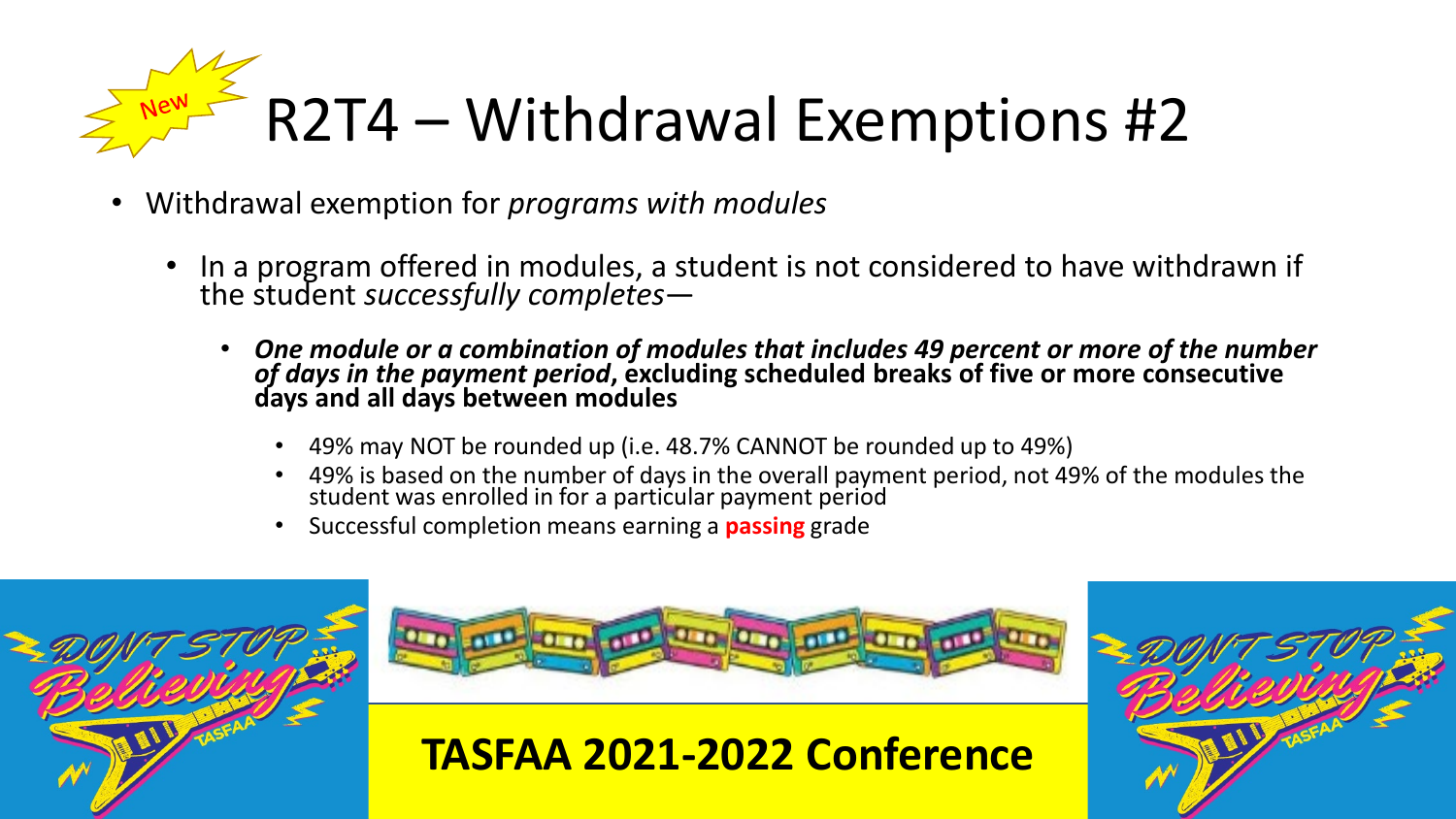### How to calculate 49%

|                                 |                                 |                                |                        | <b>Full-term:</b><br>$5/17 - 8/6$<br>82 days |  |                                              |                               |                                |  |
|---------------------------------|---------------------------------|--------------------------------|------------------------|----------------------------------------------|--|----------------------------------------------|-------------------------------|--------------------------------|--|
|                                 | S3A<br>$5/17 - 6/4$<br>19 days  |                                |                        |                                              |  | S <sub>3</sub> C<br>$6/28 - 7/16$<br>19 days |                               |                                |  |
| S6A<br>$5/17 - 6/25$<br>40 days |                                 |                                | <b>Break</b><br>2 days | S6B<br>$6/28 - 8/6$<br>40 days               |  |                                              |                               |                                |  |
|                                 | S5A<br>$5/24 - 6/25$<br>33 days |                                |                        |                                              |  |                                              | S5B<br>$7/6 - 8/6$<br>32 days |                                |  |
|                                 |                                 | S3B<br>$6/7 - 6/25$<br>19 days |                        |                                              |  |                                              |                               | S3D<br>$7/19 - 8/6$<br>19 days |  |

Example:

- 82 days in Full-term
- Minus the 2 days between all modules (& breaks of 5 days or more is applicable)
- 80 days in the payment period (denominator)

Cannot round up!

• Student enrolled in 3 credits in S5A and 3 credits in S3C. Earns a grade of C in 3 credits for S5A but drops S3C after S5A ends. S5A meets for 33 days. 33 days / 80 days = 41.25 or 41%



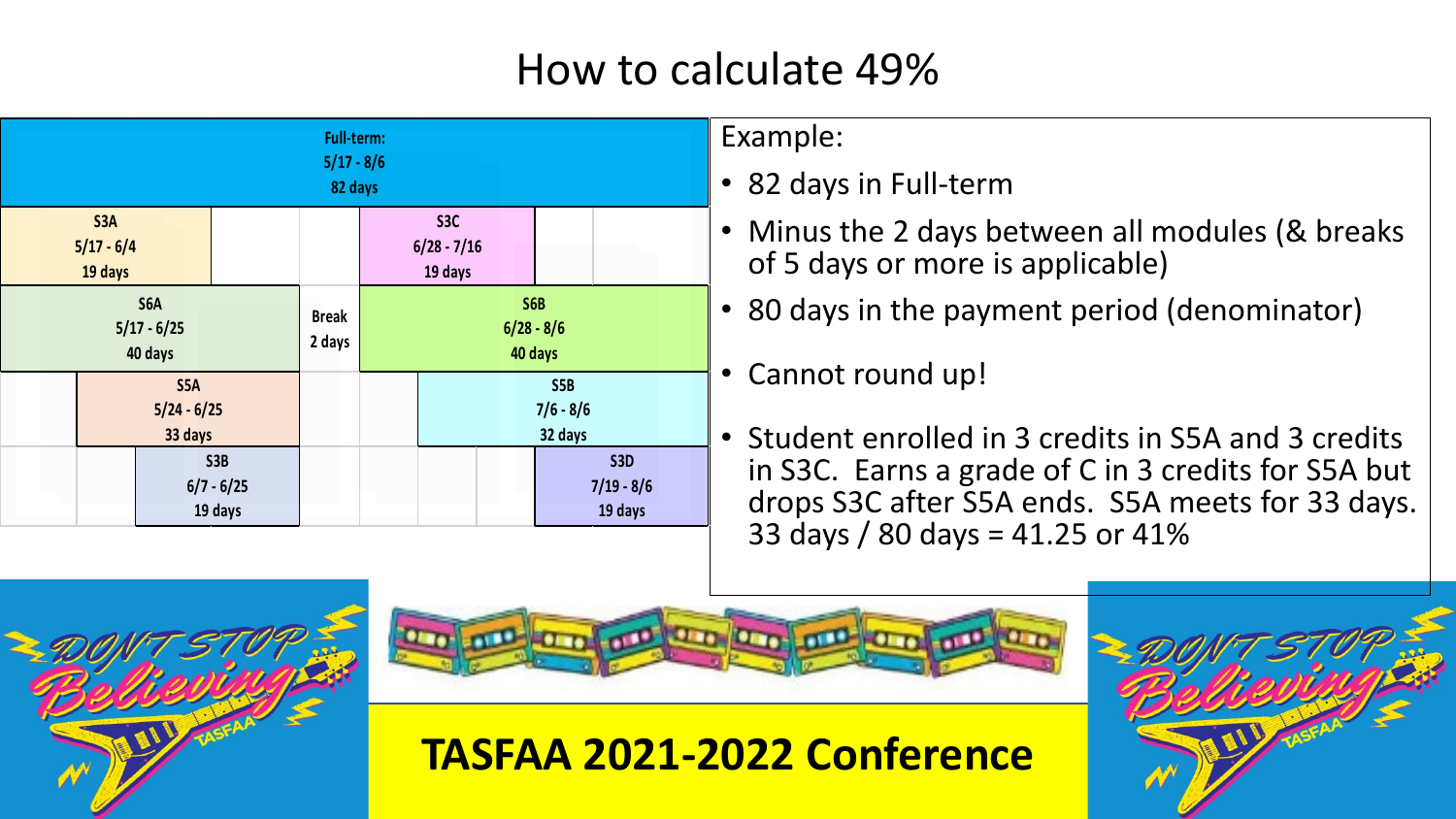

- Withdrawal exemption for *programs with modules*
	- In a program offered in modules, a student is not considered to have withdrawn if the student *successfully completes*—
		- *Coursework equal to or greater* **than the coursework required for the institution's definition** *of a half-time student* **under § 668.2 for the payment period**
			- Successful completion means earning a passing grade
			- Incompletes, earned F grade, etc. are not successful completion
			- It time enrollment is at least half the workload of the applicable minimum requirements outlined in the definition of a full-time student





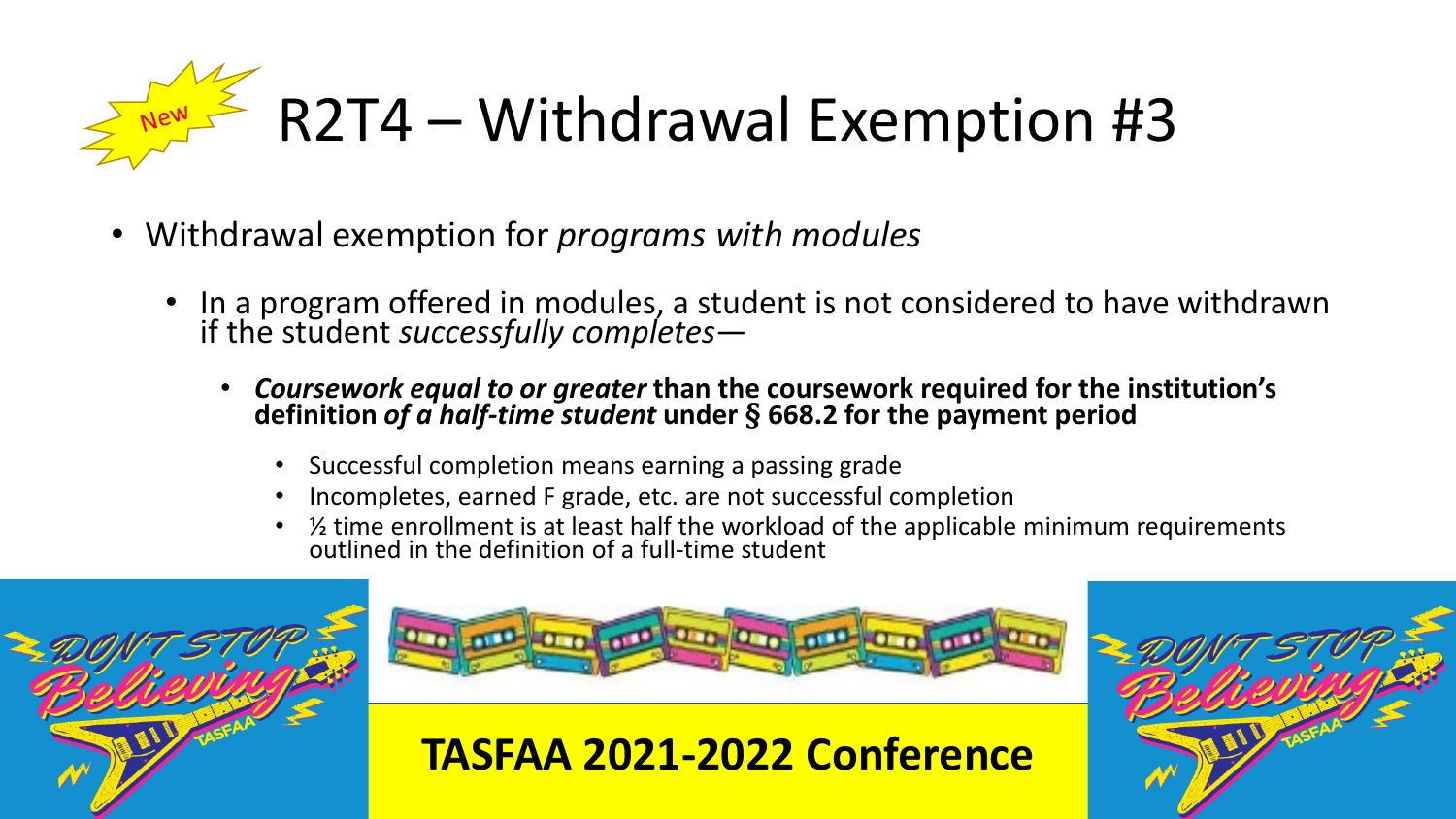# R2T4 Calculation

- Days Scheduled to Attend (R2T4 Denominator)
	- Exclude scheduled breaks of 5 or more consecutive days
	- Exclude breaks that, when combined with a module the student is not scheduled to attend, become 5 or more consecutive days

\*\*These are not a new changes.\*\*





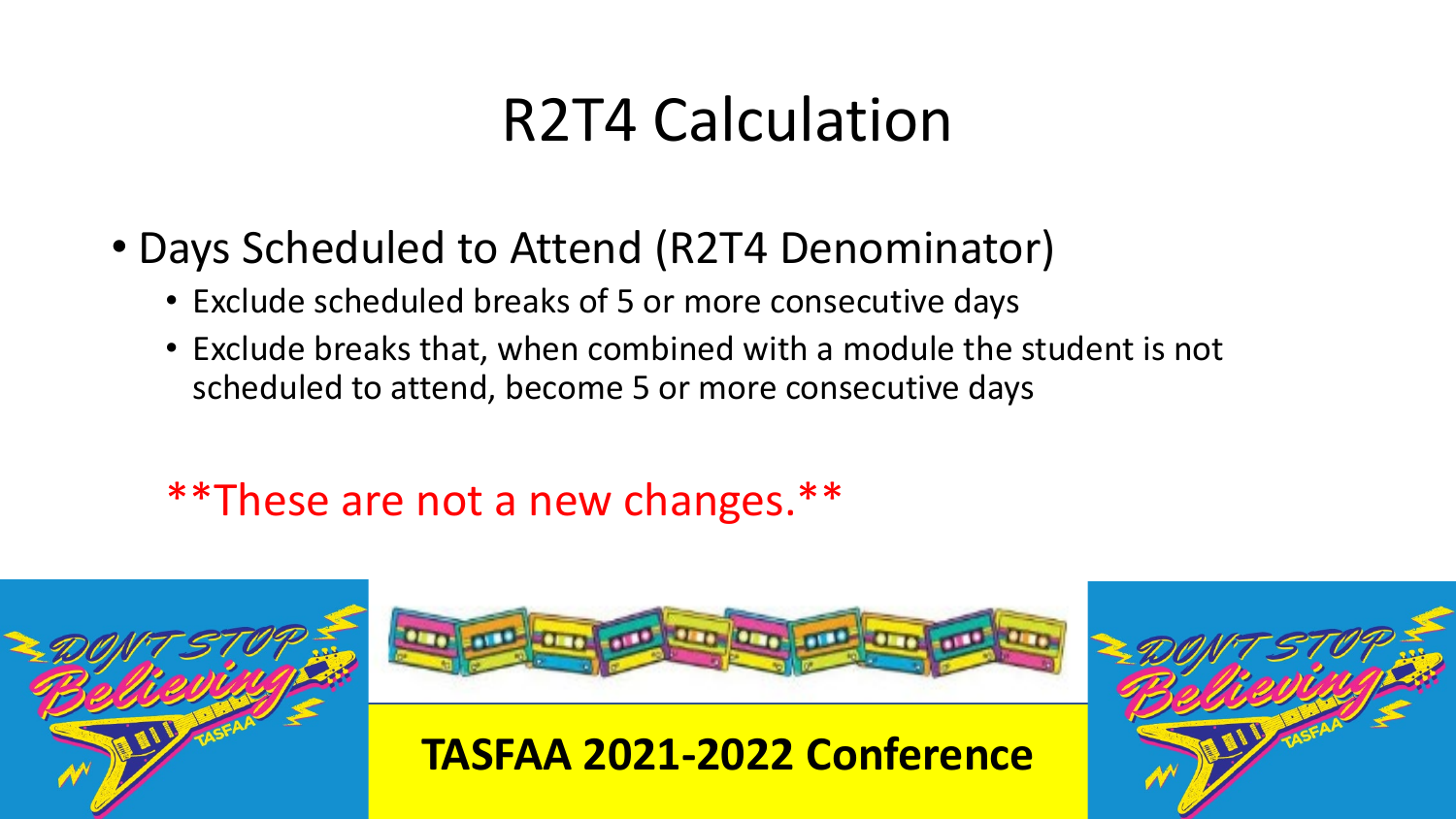### **Days Scheduled to Attend (R2T4 Denominator)**

School has two options to determine number of days student was scheduled to complete in the period that contains modules:

### **1) R2T4 Freeze Date (RFD):**

• Using student's enrollment schedule at a fixed point based on registration or enrollment practices of most students

### **2) No R2T4 Freeze Date (No RFD):**

- Using student's enrollment status that was eventually used to determine amount of student's Title IV aid for the period
- Adding and dropping classes throughout the period could cause the number of days to change up until the student's withdrawal



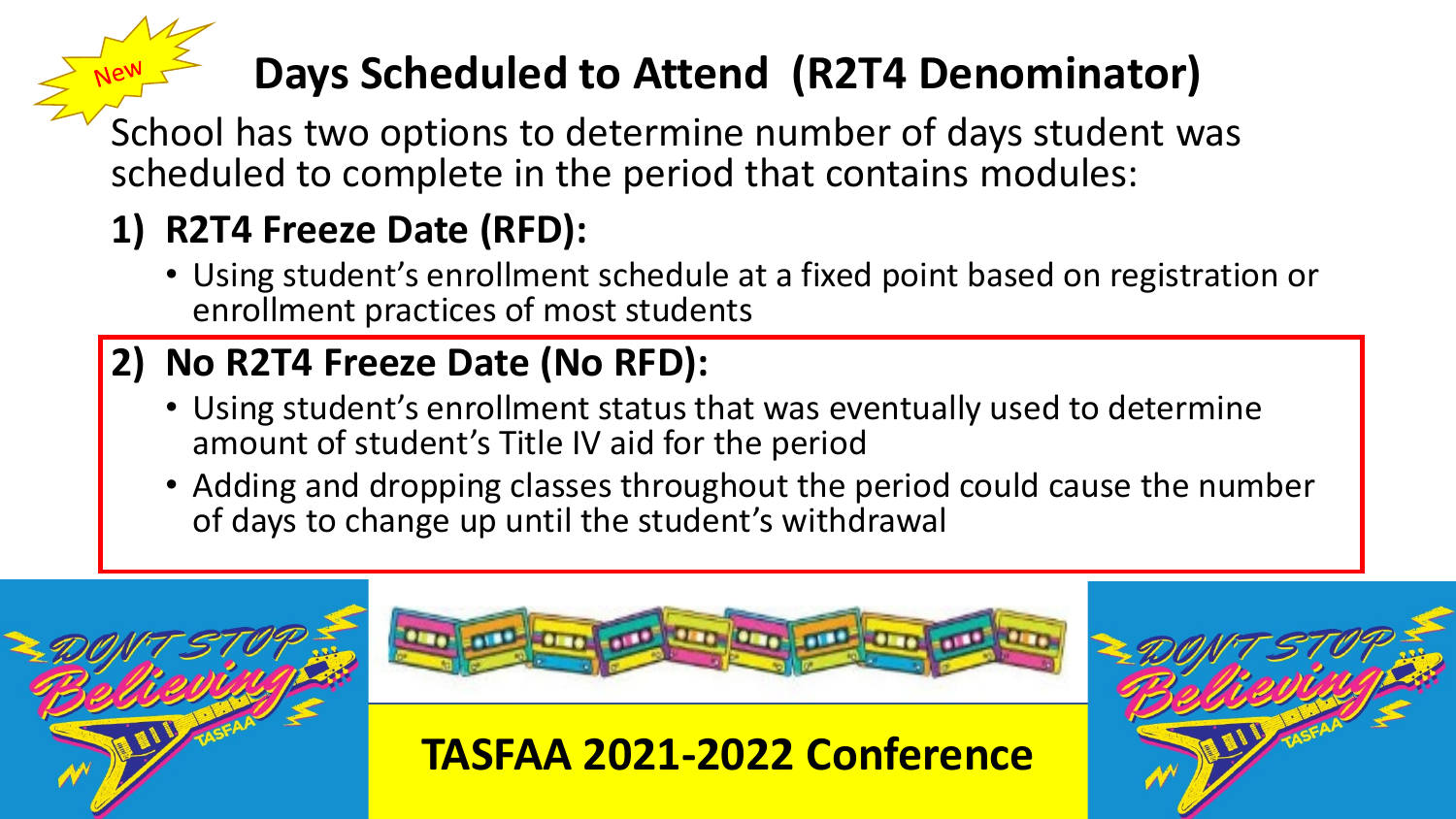### **Using R2T4 Freeze Date**

- If using RFD, school must determine number of days student was scheduled to complete in the period as of the RFD.
- Must include module days in R2T4 calculation denominator if student either:
	- Was enrolled in the module as of the RFD; **or**
	- Attended at least one day in a module in which the student was not enrolled on the RFD but was eventually included when determining the amount of the student's Title IV aid





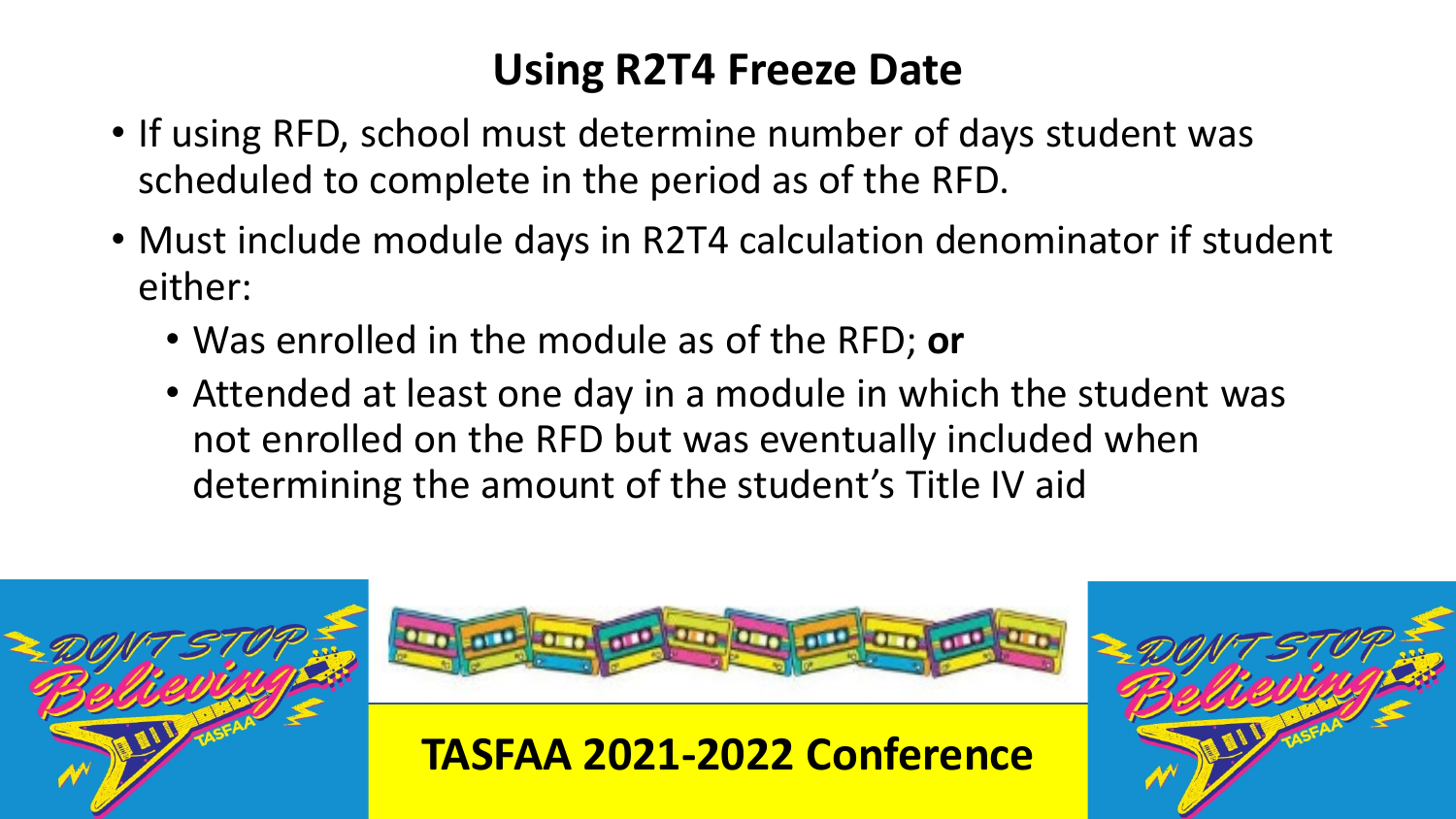### **Setting the R2T4 Freeze Date**

- RFD must be set in accordance with registration practices of most students under school's registration/enrollment policy for the period
- RFD cannot occur prior to the timeframe when most students enroll for classes for the period
- Not permitted to structure timing of students' enrollment such that most students are only enrolled in a single module when RFD occurs, but then enroll in other modules and receive more Title IV aid after the RFD
- Students are permitted to register for future modules after RFD as long as RFD is based on practices of most students under school's registration/enrollment policy





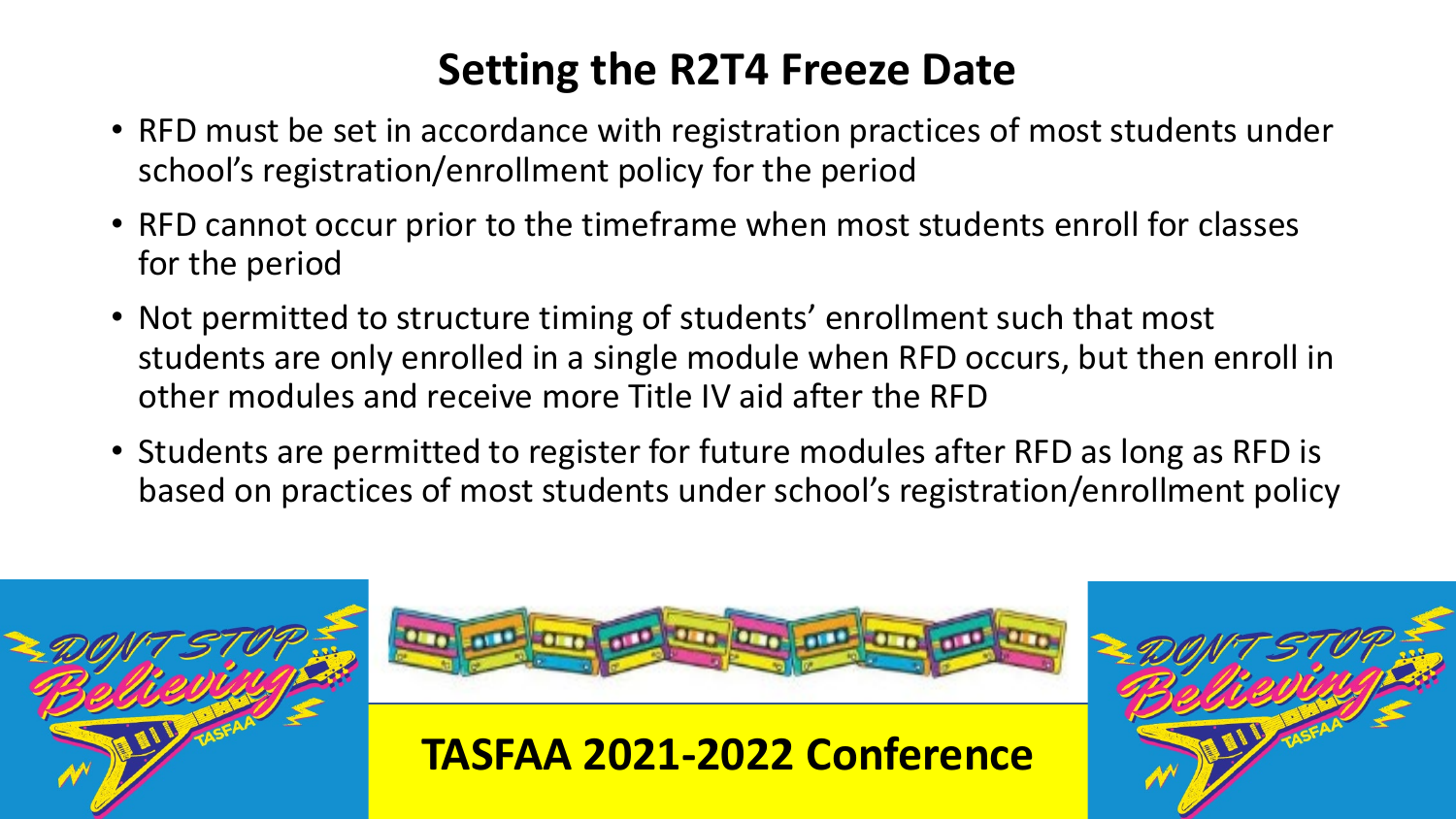#### **No R2T4 Freeze Date**

- You must include the days in a course or module in the denominator of an R2T4 calculation if:
	- For students eligible for a Federal Pell Grant, an Iraq and Afghanistan Service Grant (IASG), or a Teacher Education Assistance for College and Higher Education (TEACH) Grant, if the student attended at least one day in the course/module; or
	- For students eligible for a Direct Loan or Federal Supplemental Educational Opportunity Grant (FSEOG) funds during the period, if the student attended at least one day in the course/module **or** was enrolled or registered in the course/module for the period at any time on or after the first day of the period, even if the student did not attend the course/module.





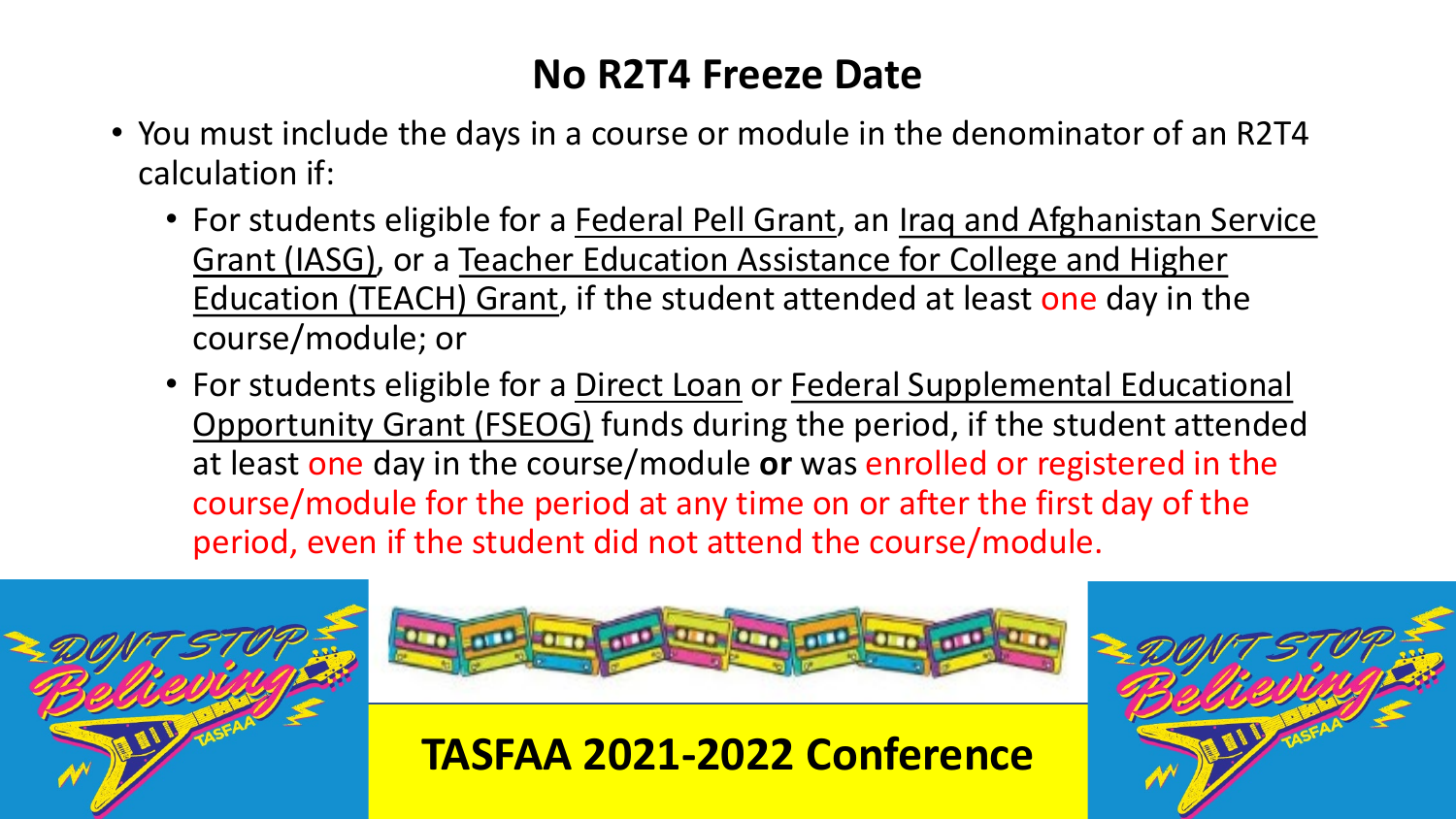# No R2T4 Freeze Date

- Please note that "eligible" for Direct Loan funds means that the funds can be included in the disbursed or could have been disbursed column in the R2T4 calculation.
- Whatever approach the institution establishes to identify days a student was scheduled to complete within modules, the institution needs to ensure that the process is spelled out clearly in your R2T4 policy.





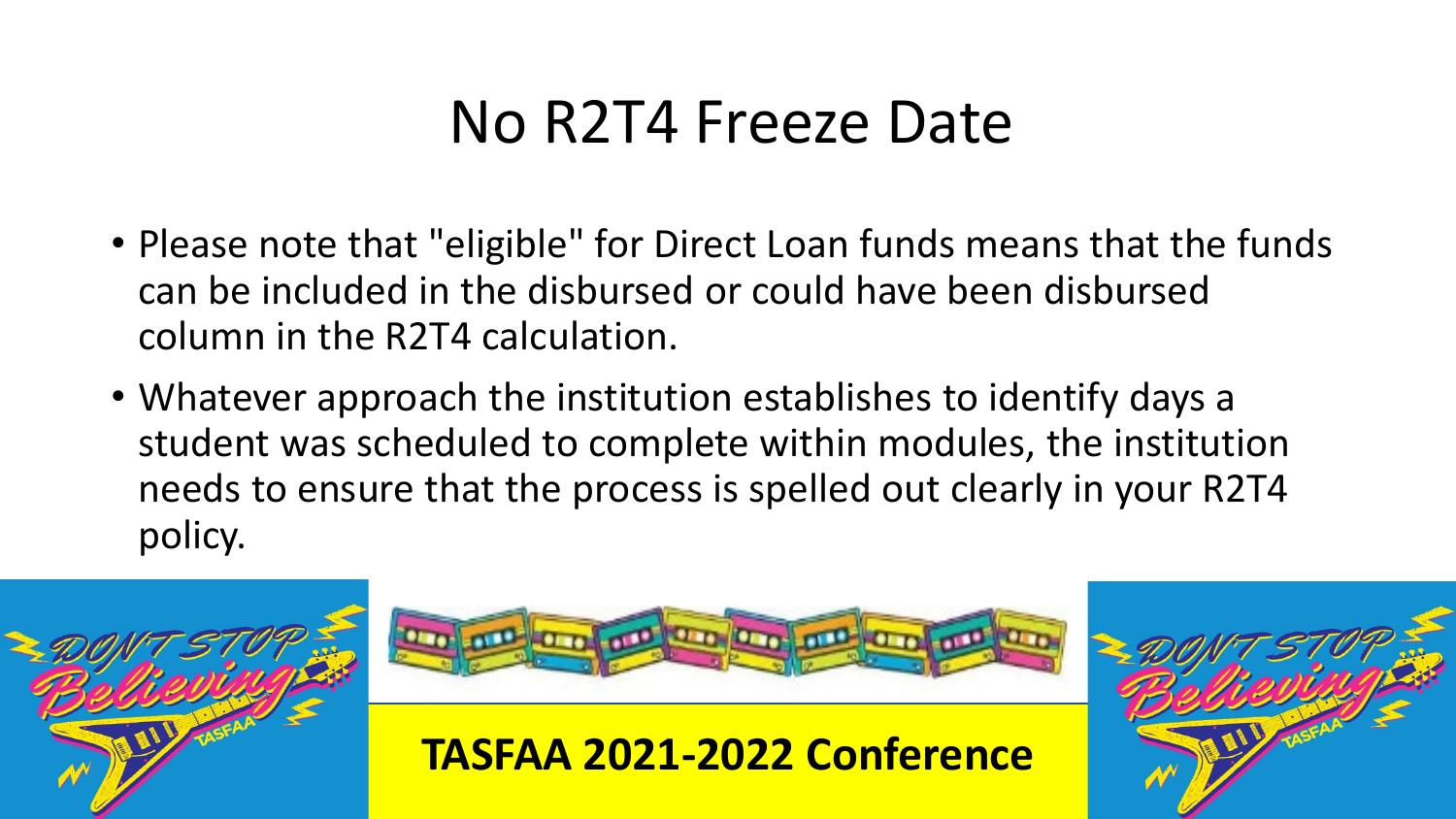# Loans: Aid that could have been disbursed

- In all Title IV loan programs, a promissory note must be signed for a loan to be included as aid that could have been disbursed in an R2T4 calculation. The signature may be obtained after the student withdraws but must be signed before the school performs the R2T4 calculation.
- In addition, if a school has an affirmative confirmation process set up to actively determine if a student wants a Direct Loan, if the student declines or fails to respond to the request, the Direct Loan would not be included as aid that could have been disbursed.





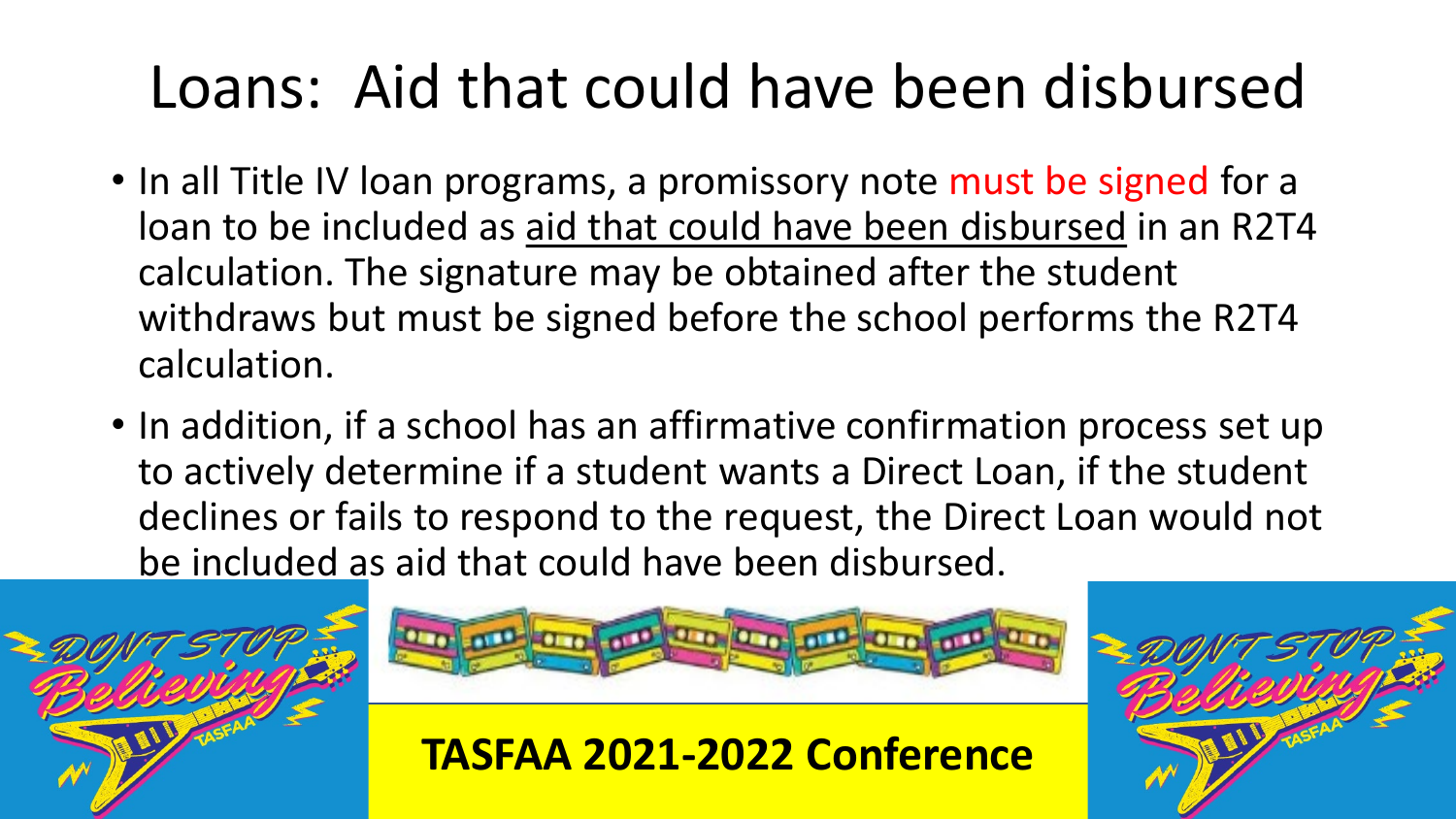

@ 2021 NASFAA (revised 8/31/21)





10:59:45 AM 3/21/202

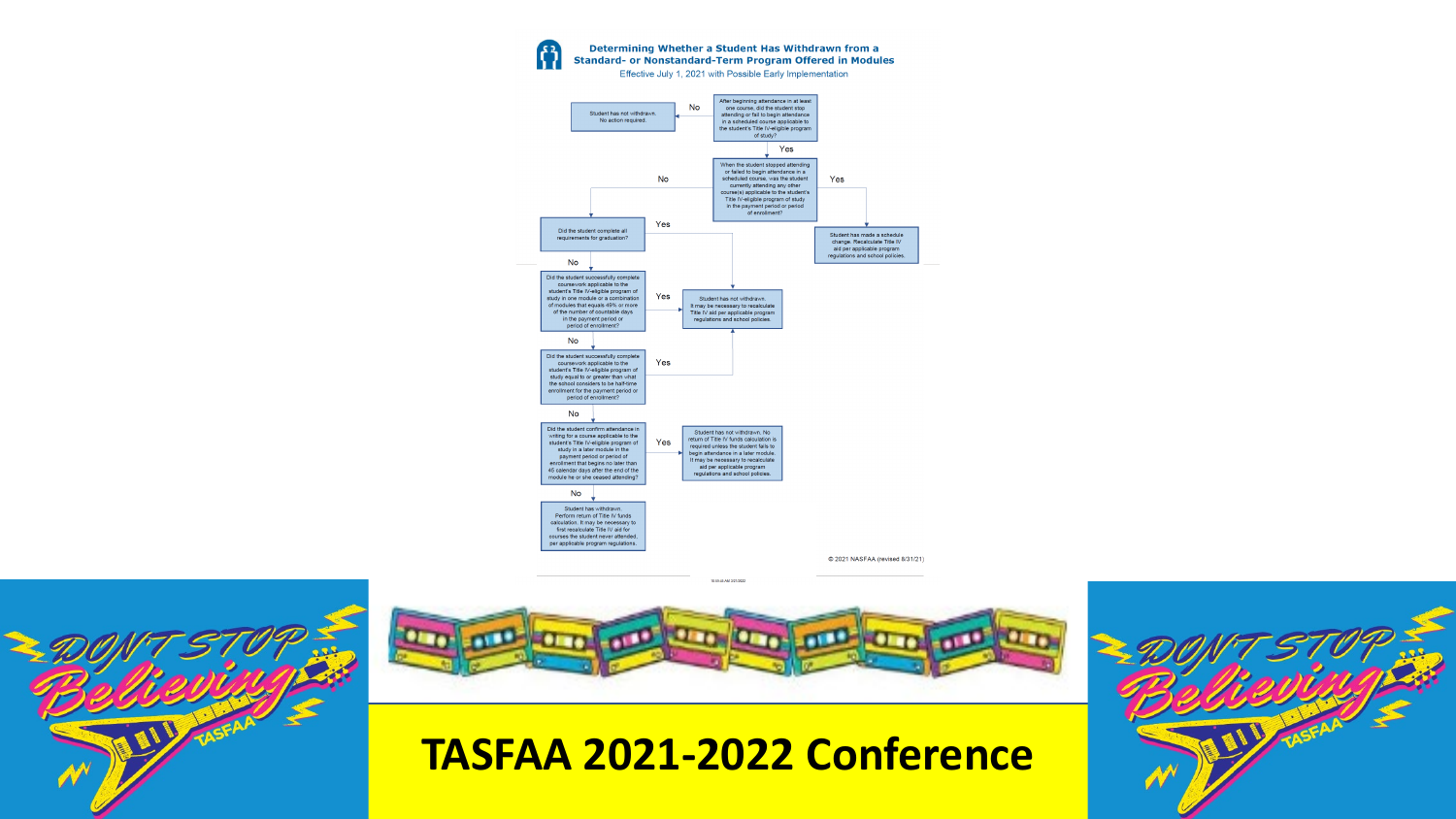# Institutional charges associated with a program offered in modules

- For purposes of determining the amount of institutional charges to use in the R2T4 calculation, an institution must always use the initial charges assessed the student for the entire payment period or period of enrollment.
- An institution only accounts for adjustments to those charges made prior to the student's withdrawal (i.e., for a change in enrollment status unrelated to the withdrawal).
- This also applies to situations where the institution charged the student for classes in multiple modules, but the denominator of the R2T4 calculation only consists of the days in a single module.





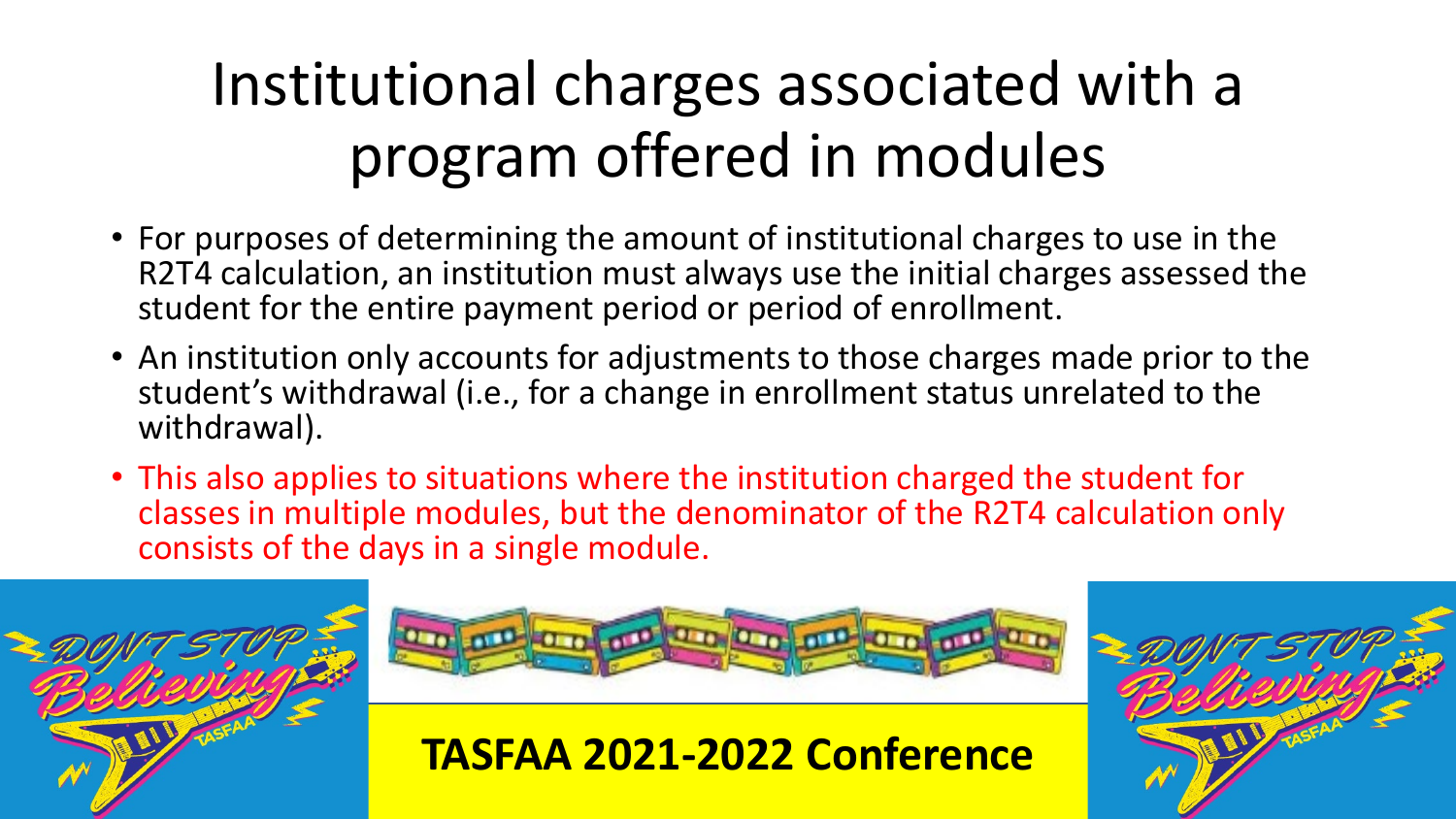#### Withdrawal Date

• Regardless of whether a student withdraws from a program offered in modules or a program not offered in modules, the withdrawal date is still determined following the normal R2T4 requirements.





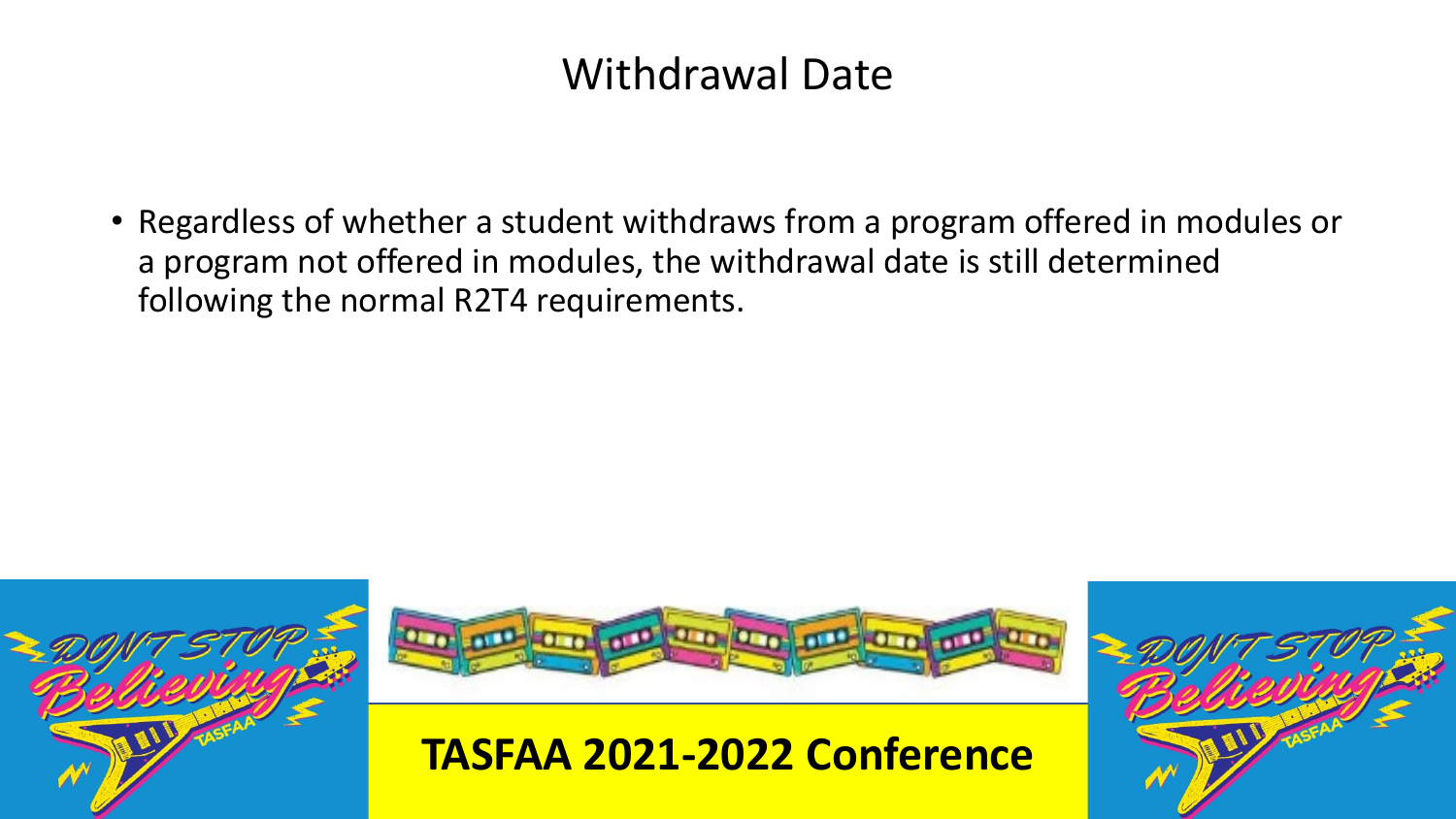# Recalculations

• Anytime a student begins attendance in at least one course but does not begin attendance in all the courses the student was scheduled to attend regardless of whether the student is a withdrawal, the school must determine if it is necessary to recalculate the student's eligibility for Pell Grant, TEACH Grant, and Campus-Based funds based on a revised enrollment status. If the student is a withdrawal, this recalculation must be done before performing an R2T4 calculation, and the school must use the recalculated amounts of aid in the R2T4 calculation.





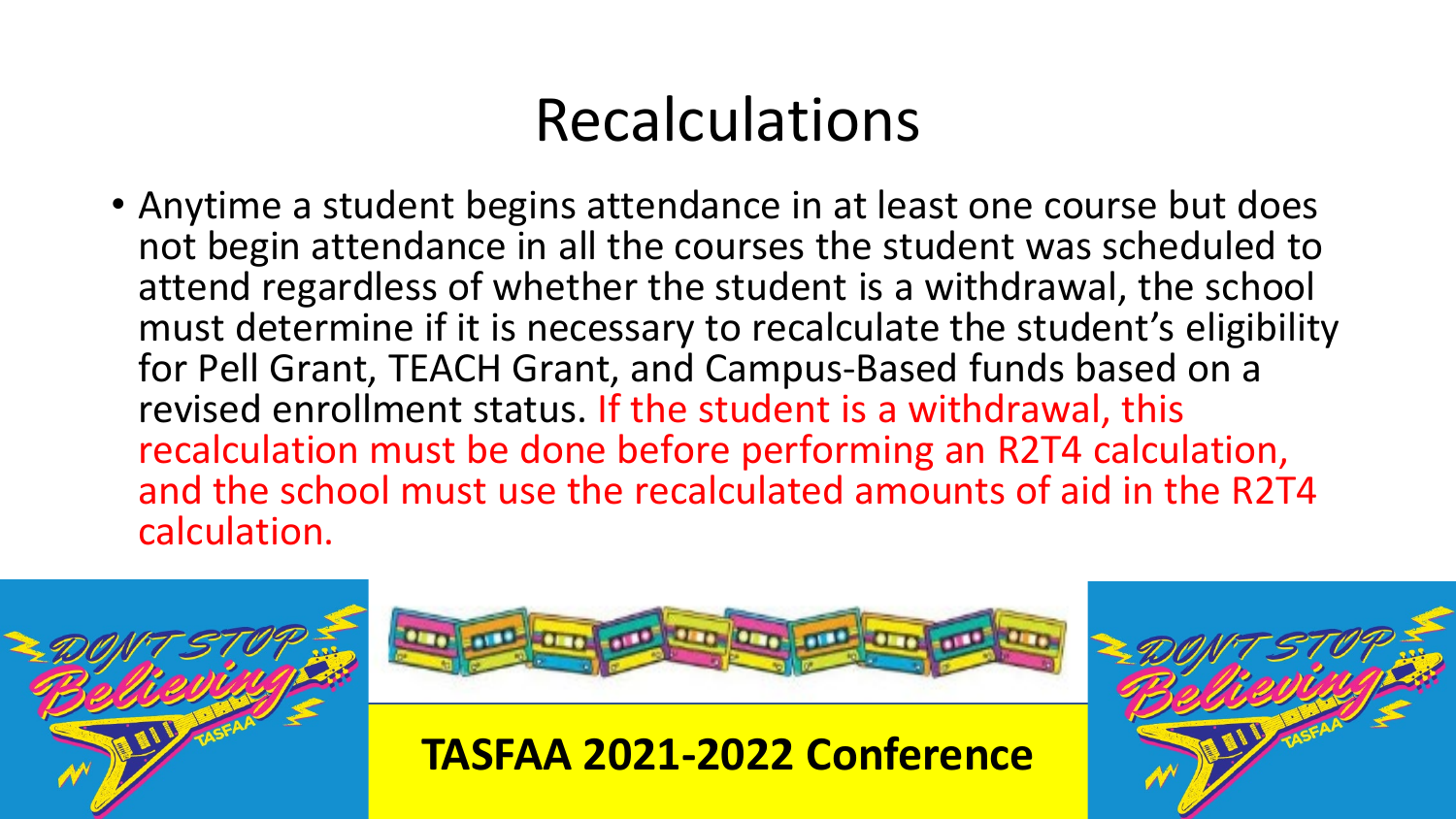### Argos Reports Used to determine withdrawal

date and which parts of term must be included in the denominator.

#### Summary Sheet for Withdrawals

| M <sub>0</sub>                     | N              |                                       |                 |                              | Term: 202210                                 |                       |                        |                               |                        |                      |                        |                |                |
|------------------------------------|----------------|---------------------------------------|-----------------|------------------------------|----------------------------------------------|-----------------------|------------------------|-------------------------------|------------------------|----------------------|------------------------|----------------|----------------|
| <b>Course CRN</b><br><b>Status</b> |                | Course                                | Part of<br>Term | <b>Status</b><br><b>Date</b> | <b>Activity</b><br><b>Date</b>               | Last<br><b>Attend</b> | Confirm<br><b>Date</b> | <b>Credit</b><br><b>Hours</b> | <b>Start DT</b>        | <b>End DT</b>        |                        | <b>Meeting</b> |                |
| <b>RW</b><br>D1                    | 10235<br>10235 | ACTG 3020 001<br>ACTG 3020 001        |                 |                              | 01/18/202 01/18/2022<br>02/27/202 02/27/2022 |                       | 1/26/2022<br>1/26/2022 | 3                             | 1/18/2022<br>1/18/2022 | 5/5/2022<br>5/5/2022 | <b>MW</b><br><b>MW</b> | 12:40<br>12:40 | 14:05<br>14:05 |
| <b>RW</b>                          | 15826          | <b>ECON 4440 D02</b>                  | A2              |                              | 01/18/202 01/18/2022                         |                       | 3/20/2022              | 3                             | 3/14/2022              | 5/5/2022             |                        |                |                |
| <b>RW</b><br>D1                    | 16827<br>16827 | FIN 3430 001<br>FIN 3430 001          |                 |                              | 01/18/202 01/18/2022<br>02/27/202 02/27/2022 |                       | 1/26/2022<br>1/26/2022 | 3                             | 1/18/2022<br>1/18/2022 | 5/5/2022<br>5/5/2022 | <b>TR</b><br><b>TR</b> | 11:20<br>11:20 | 12:45<br>12:45 |
| <b>RW</b><br>D1                    | 13559<br>13559 | <b>MGMT 3705 001</b><br>MGMT 3705 001 |                 |                              | 01/18/202 01/18/2022<br>02/27/202 02/27/2022 |                       | 1/26/2022<br>1/26/2022 | 3                             | 1/18/2022<br>1/18/2022 | 5/5/2022<br>5/5/2022 | <b>TR</b><br><b>TR</b> | 09:40<br>09:40 | 11:05<br>11:05 |





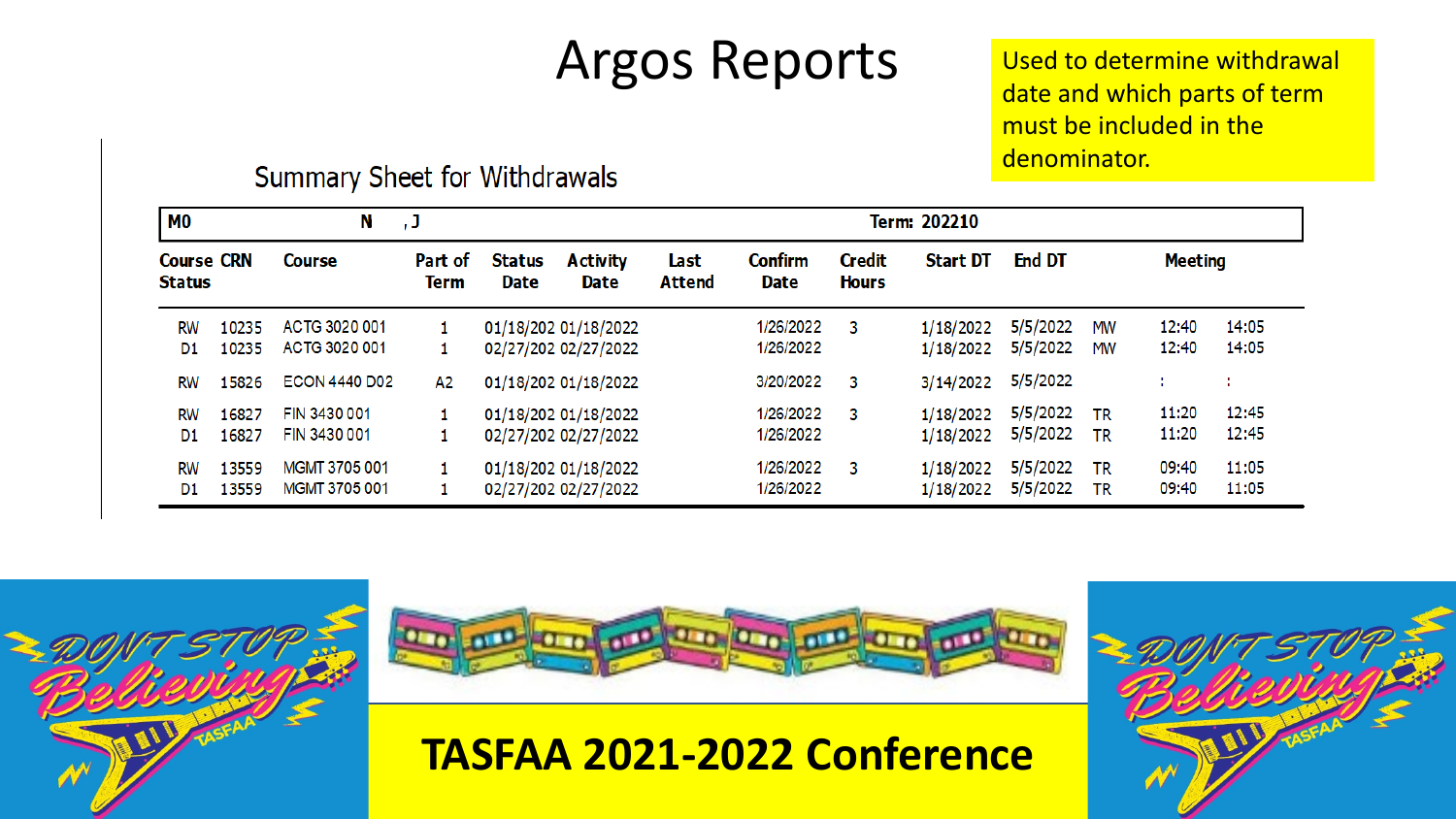### Argos Reports

|                                                                       |                               |              |                                                |          |                                          |                   | DOD 2/22/22                                        |                        |             |  |
|-----------------------------------------------------------------------|-------------------------------|--------------|------------------------------------------------|----------|------------------------------------------|-------------------|----------------------------------------------------|------------------------|-------------|--|
| 3/2/2022                                                              | R2T4 Withdrawal Information   |              | 202210                                         |          |                                          |                   |                                                    |                        |             |  |
| MО                                                                    | Ya<br>, Au                    |              |                                                |          |                                          |                   |                                                    |                        |             |  |
| Current Enrollment Status: WW<br>Effective Withdrawal Date: 2/22/2022 |                               |              | Withdrawal Code: 4                             |          |                                          |                   |                                                    |                        |             |  |
| <b>Enrollment</b>                                                     | Start Date: 1/18/2022         |              | End Date<br>5/5/2022<br>Days in Period:<br>100 |          |                                          |                   |                                                    |                        |             |  |
| Enrollment Break Days: 8                                              |                               |              |                                                |          |                                          |                   |                                                    |                        |             |  |
| Attendance Break Days: 0                                              |                               |              | Days Atttended: 36                             |          |                                          | Percent Attended: | 36                                                 |                        |             |  |
| Original Charges:<br>Comment:                                         | 4766                          | Other Costs: |                                                |          |                                          | Book Charge: No   | AERO Lab No                                        |                        |             |  |
|                                                                       | Standard                      |              | Repeat                                         |          | In-Program                               |                   |                                                    |                        |             |  |
| <b>TOP</b>                                                            | 10                            |              | 10                                             |          | 10                                       |                   |                                                    |                        |             |  |
| <b>MIDDLE</b>                                                         | 0                             |              |                                                |          | 0                                        |                   |                                                    |                        |             |  |
| CRN<br><b>COURSE</b>                                                  | <b>CREDIT</b><br><b>HOURS</b> | <b>PART</b>  | <b>REG STATUS</b><br>of TERM CODE DATE         |          | LAST<br><b>ATTENDANCE</b><br><b>DATE</b> | <b>ATTENDING</b>  | <b>ATTENDANCE</b><br><b>CONFIRM</b><br><b>DATE</b> | с<br>P<br>$\circ$<br>s | R<br>P<br>т |  |
| 10148 ASTR 1030 001                                                   | 3                             | 1            | D1 2/22/202                                    |          |                                          | Y                 | 1/26/2022                                          | Y                      | 0           |  |
| 11982 ASTR 1031 004                                                   | 1                             | 1            | D1 2/22/202                                    |          |                                          | Y                 | 1/26/2022                                          | Y.                     | $\Omega$    |  |
| 16199 HIST 2040 004                                                   | 3                             | 1            | D1 2/22/202                                    |          |                                          | Y                 | 1/26/2022                                          | Y                      | $\mathbf 0$ |  |
| 13159 PHOT 3200 002                                                   | 3                             | 1            | D1 2/22/202                                    |          |                                          | Y                 | 1/26/2022                                          | Y.                     | $\Omega$    |  |
| 12478 COMM 2200 024                                                   | 3                             | 1            | D1.                                            | 2/22/202 | 1/26/2022                                | s                 | 2/3/2022                                           | Y                      | $\Omega$    |  |

Documents how the R2T4 calculation was set up.



Aid adjusted at census due to LDA of 1/26 to 10 hours. Awarded SEOG on 2/9, ok for 10 hours. Pell reduced by \$811, TSAC by 250 will be included in letter to student regarding R2T4.

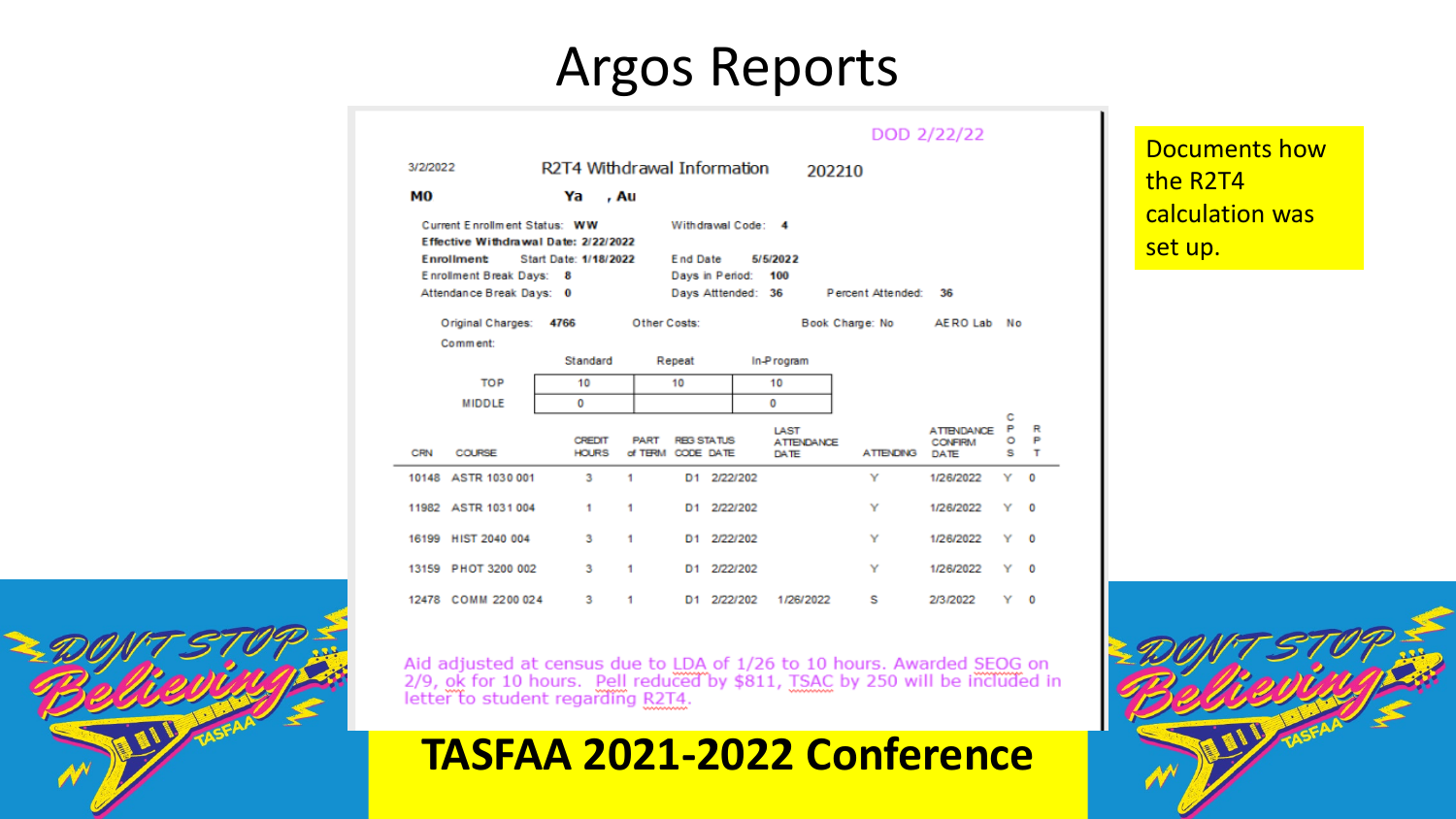# Q & A